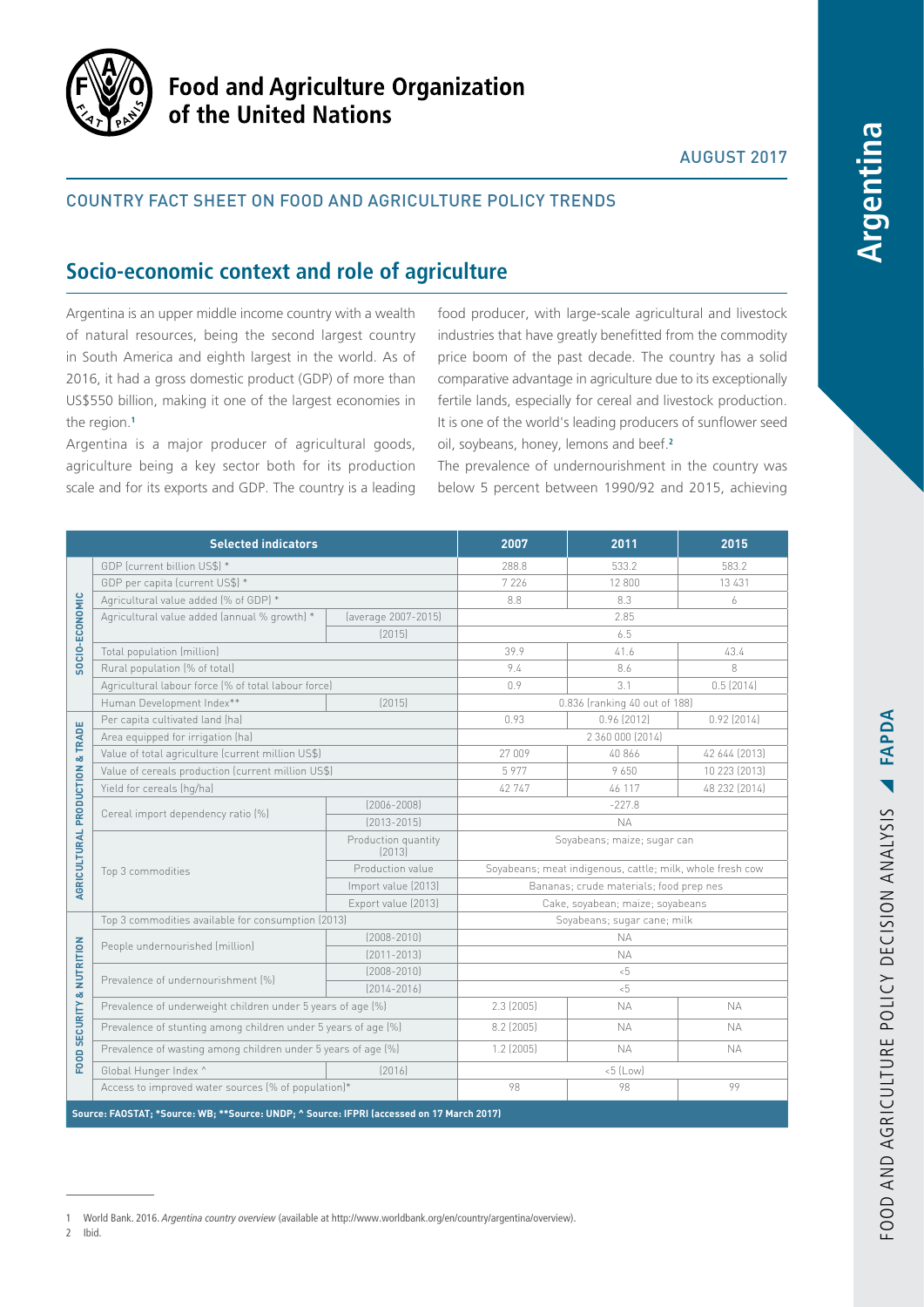Millennium Development Goal (MDG) target 1. Nevertheless, poverty rates are high: in 2016, a household survey conducted by the National Institute of Statistics (INDEC) showed that 32.2 percent of the economically active population in the country live below the poverty line, with 6.3 percent living in extreme poverty.**<sup>3</sup>**

The country is confronted with the burden of obesity, which affected 29.7 percent of the adult population in 2008.**<sup>4</sup>** This is a growing health concern in the country as well as one of the leading causes of preventable deaths in the country.**<sup>5</sup>**

From a macroeconomic point of view, the country is facing serious challenges: the fiscal deficit has been growing since 2009, due to high social spending, growing unemployment and inflation. Addressing this has been identified among the priorities of the new government elected in late 2015.

## **1. Government objectives in agriculture and food and nutrition security**

From 2003 to 2015, the Government of Argentina pursued a growth-with-social-inclusion development strategy, introducing several measures in support of consumers through social protection, price controls and protectionist/restrictive trade policies. Agricultural policies were, until recently, an important part of the strategy of import substitution prioritized by the government. The new President elected in late 2015 reaffirmed the commitment to eliminating poverty in the country. However, the elections led to a shift in economic policy, moving towards greater sustainability through reduction of inflation, improvement of competitiveness, modernization of import/export regimes and deficit reduction.**<sup>6</sup>**

In 2016, the **National Policy of Development and Territorial Ordering** was approved by the government, aimed at (i) guiding long-term actions with territorial impact towards balanced, integrated and sustainable development of national territory; and (ii) building a more systemic intervention capable of taking advantage of development opportunities within the new national and international context.

In 2010, the government launched the **Participative and Federal Strategic Plan for Agrifood Sector and Agro-industry 2010-2020**, **<sup>7</sup>** whose long-term vision is to boost the agrifood and agro-industrial sector, increasing value added and strengthening Argentina's role in global value chains. At the same time, the plan seeks to promote development with equity, all within a framework of environmental and territorial sustainability. It recognizes the importance of supporting family farming – a sector responsible for a significant part of the supply of the domestic market – in order

to improve access to food, and also aims to eradicate extreme poverty and hunger.

The government has dedicated particular attention to family farming in the country since the early 2000s, promoting common support programmes with its Southern Common Market (MERCOSUR) partners. In 2008, the national **Support Plan for Small and Medium Producers** was formulated to help family farmers overcome the inequalities they face so they may achieve autonomous and sustainable development, paying attention to the most vulnerable groups. The actions contemplated by the plan include, among others, the definition and identification of family farming, support for access to land, sustainable management of natural resources, and food security and sovereignty. In 2015, the government approved Law 27.118 declaring family farming to be in the public interest for its contribution to the nation's food security and food sovereignty.**<sup>8</sup>**

The **National Food Security Plan (PNSA)** was developed in 2003 to grant the entire population, in particular the most vulnerable groups, access to a sufficient and varied diet. This plan includes nutritional education activities that boost awareness and knowledge on healthy eating habits; a "Families and nutrition" component that educates families on nutrition and food; a community approach that fosters the development of communitybased organizations that provide food services; and the Pro-Huerta programme (a component of the PNSA), which promotes access to healthy food by encouraging own production of fresh food for personal, family and community consumption.

6 Ibid.

<sup>3</sup> See [http://www.indec.gov.ar/uploads/informesdeprensa/eph\\_pobreza\\_01\\_16.pdf.](http://www.indec.gov.ar/uploads/informesdeprensa/eph_pobreza_01_16.pdf) Comparisons cannot be made with previous years because, according to an official statement of the INDEC itself, statistical series after January 2007 and until December 2015 should be considered with reservations. The INDEC established the necessary investigations to establish the regularity of procedures for data collection, processing, elaboration and dissemination of indicators for the period mentioned. See also [http://www.indec.gov.ar/nivel4\\_default.asp?id\\_tema\\_1=4&id\\_](http://www.indec.gov.ar/nivel4_default.asp?id_tema_1=4&id_tema_2=27&id_tema_3=64) [tema\\_2=27&id\\_tema\\_3=64](http://www.indec.gov.ar/nivel4_default.asp?id_tema_1=4&id_tema_2=27&id_tema_3=64)

<sup>4</sup> WHO. 2014. *Noncommunicable Diseases (NCD) Country Profiles – Argentina* (available at [http://www.who.int/nmh/countries/arg\\_en.pdf\)](http://www.who.int/nmh/countries/arg_en.pdf).

<sup>5</sup> To address this threat, in 2008 the government approved a national obesity law (Law No. 26.396) that established a national policy for the prevention of obesity. This law mandates the creation of specific health assistance systems within health institutions to target obesity; limits the advertising of foods that contain excess fat; guarantees nutrition information on labels; and ensures the right to healthy food in schools. See <http://servicios.infoleg.gob.ar/infolegInternet/anexos/140000-144999/144033/norma.htm>

<sup>7</sup> [http://www.minagri.gob.ar/site/areas/PEA2/14=Publicaciones/\\_archivos/000001-Libro%20PEA²%20Argentina%20Lider%20Agroalimentario.zip](http://www.minagri.gob.ar/site/areas/PEA2/14=Publicaciones/_archivos/000001-Libro%20PEA²%20Argentina%20Lider%20Agroalimentario.zip)

<sup>8</sup> The law seeks to support rural families and youth so that they may live harmoniously and permanently on the land, in conditions that are comparable to those of urban areas in terms of habitat, income and quality of life. See<http://extwprlegs1.fao.org/docs/pdf/arg140755.pdf>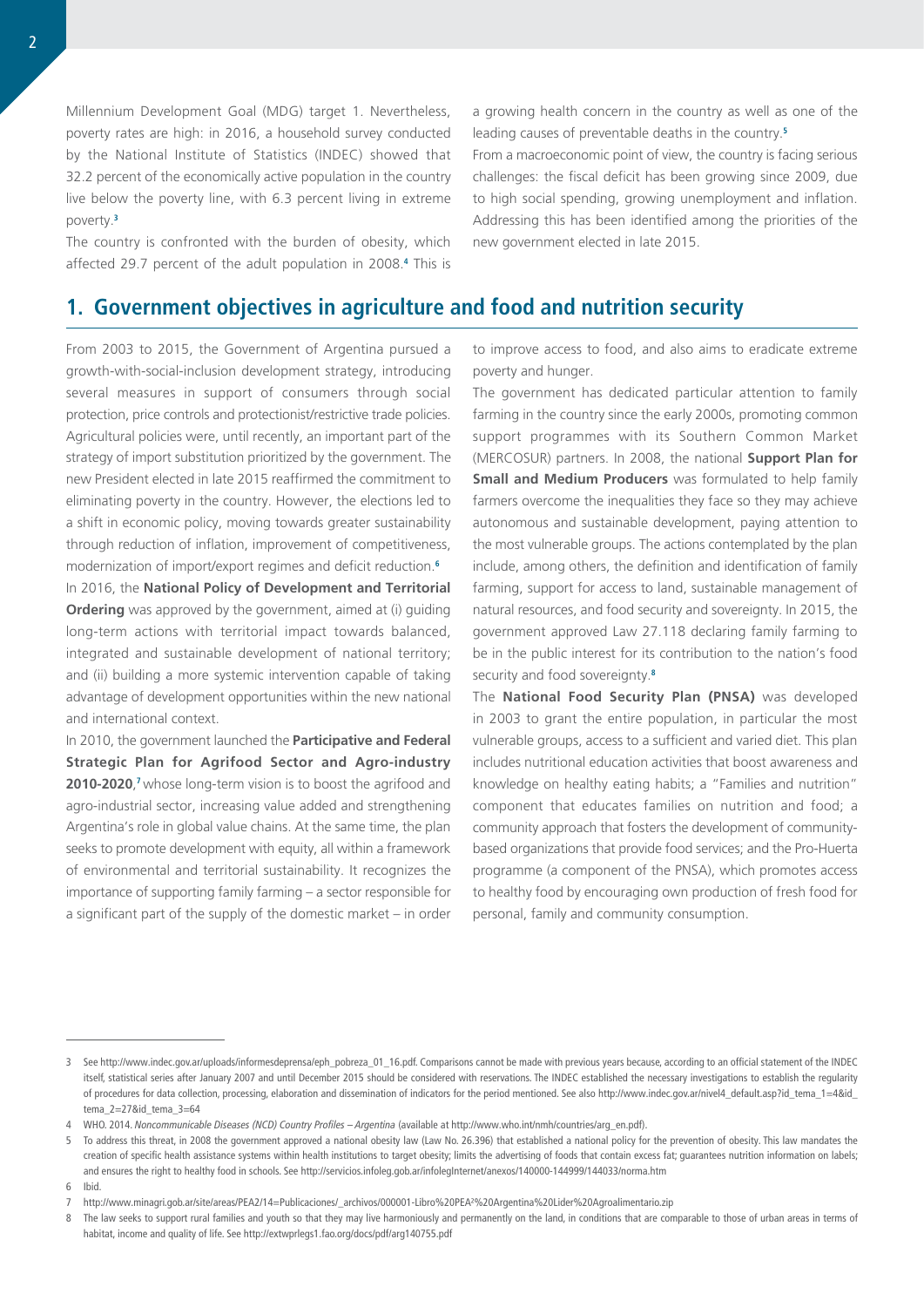## **2. Trends in key policy decisions (2007 to 2017)**

## **2.1 Producer-oriented policy decisions**

Until 2015, strong market interventions and agricultural product regulations had been part of the import substitution strategy implemented by the government since 2003.**<sup>9</sup>** The new government elected in late 2015 reversed these interventions in order to reduce market distortions and the high fiscal deficit. At the same time, importance was given to improving access to agricultural insurance and credit for small- and medium-scale farmers throughout the review period.



Argentina is a major livestock producer. In the last ten years, special credit lines were created for small and medium farmers in the livestock, dairy and wheat sector, with a focus on family farmers.

### **Improving agricultural insurance for small- and mediumscale farmers**

Small-scale farmers have little flexibility regarding risk-sharing strategies due to their small farm size. This, coupled with the restrictions on access to credit markets, means that these farmers are often forced to cope with agricultural shocks on their own. For this reason, in 2009 the government created (with Law No. 26.509) the National System for the Prevention and Mitigation of Emergencies and Agricultural Disasters. That same year, it also established the National Fund for Mitigation of Emergencies and Disasters in Agriculture, with an annual budget of 500 million Argentine pesos (approximately US\$140 million), to be used after an emergency for the reconstruction of productive assets, and also to fund technical and financial assistance such as subsidized credit lines and delayed payment of income taxes.**<sup>10</sup>** In addition, in June 2016 the government developed an online "Precision Emergency Monitoring System" platform that contains real-time information on potential agricultural threats and on emergency management.**<sup>11</sup>**

#### **Reforming government market interventions and price support**

Since 2007 the Argentine Government has implemented compensation schemes for a variety of agricultural producers, paying them the difference between international and domestic fixed prices for products such as milk, chicken, pork, oil, wheat, and maize and wheat flour. These measures partially offset the negative effects on producers' income resulting from maximum sales prices to the domestic market set by the government, as well as the application of tariff and non-tariff barriers on the exports of these products. The compensation schemes have incurred very high costs, with fiscal transfers of about US\$1.8 billion between 2007 and 2010.**<sup>12</sup>** In 2016 the new administration discontinued the majority of these interventions, maintaining only compensation schemes for dairy producers for the period of February–March 2016 (via Resolution of the Ministry of Agroindustry No. 162/2016).

#### **Expanding agricultural credit**

Credit to agriculture was expanded during the period 2007-2017, particularly focusing on small- and medium-scale farmers. In 2008 the government introduced a new credit line for smalland medium-scale fishers with a total budget of US\$80 million, including support for exports and new subsidized interest rates to offset unfavourable international contingencies that had contracted demand. Similar credit lines were then created for small- and medium-scale farmers in the livestock, dairy and wheat sector during the review period, with a focus on family farmers (in line with MERCOSUR policy). More recently, in November 2015 the Ministry of Agriculture jointly with the National Bank launched a new credit line dedicated to helping micro- and smalland medium-scale farmers that are members of agricultural cooperatives, for a total budget of US\$62 million over the next ten years. The credit line is given to cooperatives, which in turn extend it to their members at the same conditions – thus allowing producers who previously could not access credit individually to do so collectively. The new administration is sustaining the policy of making credit accessible to small- and medium-scale farmers,

<sup>9</sup> International Centre for Trade and Sustainable Development. 2015. *Argentina's agricultural policies, trade, and sustainable development objectives.* Issue Paper No. 55. Geneva, Switzerland (available at<http://www.ictsd.org/sites/default/files/research/Argentina%20Agricultural%20Trade%20Policy%20and%20Sustainable%20Development.pdf>).

<sup>10</sup> Casparri, M.T., Fusco, M. & García Fronti, V. 2014. *Ley de emergencia agropecuaria y su impacto sobre los pequeños productores*. Revista de investigación en modelos financieros, 3(1): 51–67 (available at [http://bibliotecadigital.econ.uba.ar/download/rimf/rimf\\_v3\\_n1\\_02.pdf](http://bibliotecadigital.econ.uba.ar/download/rimf/rimf_v3_n1_02.pdf)).

<sup>11</sup> [http://www.agroindustria.gob.ar/sitio/areas/ss\\_coordinacion\\_politica/?accion=noticia&id\\_info=160729184901](http://www.agroindustria.gob.ar/sitio/areas/ss_coordinacion_politica/?accion=noticia&id_info=160729184901)

<sup>12</sup> Sociedad Nacional de Agricultura. 2014. *Comercio agropecuario con argentina: distorsiones y efectos* (available at [http://www.sna.cl/ww/admin/spaw2/uploads/files/Subsidios%20](http://www.sna.cl/ww/admin/spaw2/uploads/files/Subsidios%20Agricolas%20en%20Argentina%20dic.09_1.pdf) [Agricolas%20en%20Argentina%20dic.09\\_1.pdf\)](http://www.sna.cl/ww/admin/spaw2/uploads/files/Subsidios%20Agricolas%20en%20Argentina%20dic.09_1.pdf).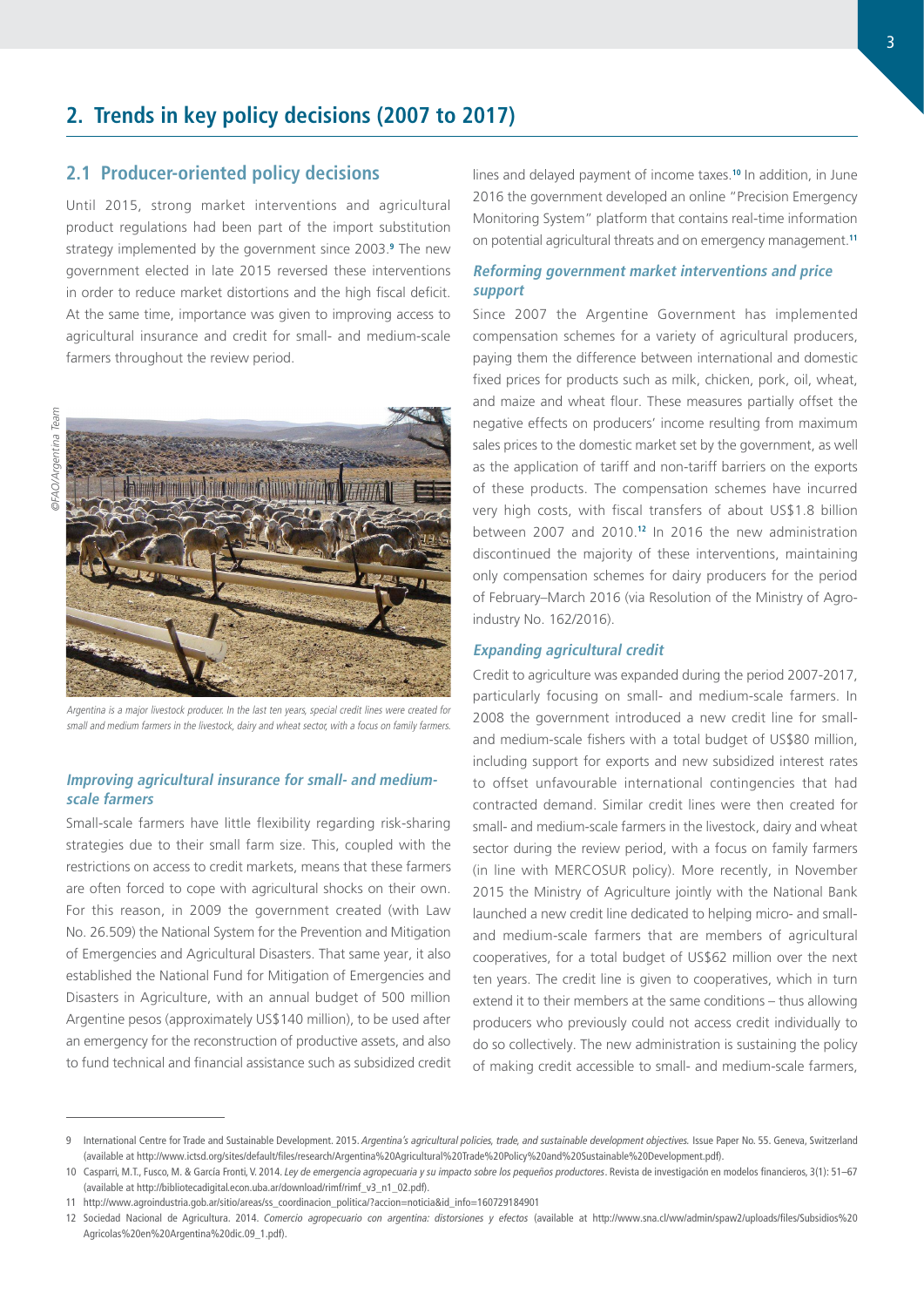with the announcement in May 2016 of new loans at preferential rates (as well as tax benefits) for small and medium enterprises, for a total investment of US\$9.6 billion.**<sup>13</sup>** Furthermore, in February 2017 the Ministry of Agro-industry created the Fondo Nacional de Agroindustria (FONDAGRO),**<sup>14</sup>** with a US\$109 million budget to finance programmes that improve infrastructure, logistics, competitiveness, health and working capital of all agricultural activities in the country.

## **2.2 Consumer-oriented policy decisions**

Throughout the review period, Argentina prioritized social spending through various programmes, all of which sustained by the new administration that took charge in 2015. Efforts have been made to formalize links between national and provincial governments; however, there are no comprehensive reports or evaluation strategies, although some programmes are being evaluated.**<sup>15</sup>**

#### **Increasing cash transfers**

Argentina has several cash transfer programmes in place, some of which were introduced during the review period. In 2005, a conditional cash transfer programme, **Families for Social Inclusion** (Familias por Inclusión Social), was introduced for poor families with children who undergo regular health checks and enrol in school. The programme was substituted in 2009 by the Universal Child Allowance (Asignación Universal por Hijo – AUH). The AUH provides monthly transfers to families that are unemployed or working in the informal market with children under the age of 18 or who are disabled, and maintains the same conditionalities of the previous programme. Expectant mothers also receive the allowance, starting in the third month of pregnancy. The transfer amounts, budget and coverage of AUH were increased several times during the review period, making it one of the most important child assistance programmes in the region.**<sup>16</sup>** The most recent increase was in September 2016, when the transfer was increased by 14 percent and the coverage reached 8.7 million children nationwide.**<sup>17</sup>**

### **Enhancement of income support programmes targeting specific categories (women, youth and the elderly)**

Additionally, the government has implemented several other programmes aimed at income supporting for certain vulnerable groups, such as women, youth and the elderly. In 2013, the Social

Income with Work Programme "Ellas Hacen" was launched, targeting poor unemployed women with at least three children (or a disabled child) who live in the poorest neighbourhoods. Beneficiaries are provided a monthly income together with literacy courses, violence prevention and sexual health training, and workshops and productive projects to improve their access to job opportunities.**<sup>18</sup>** As of 2016, the programme had benefited 100 000 vulnerable women. A similar programme for youth, Jóvenes con Más y Mejor Trabajo, was established in 2008 to generate social and work opportunities for young people (aged 18 to 24), while providing financial support.**<sup>19</sup>** With regards to the elderly, the country has had social pensions in place since the mid-20th century; a social pension programme was officially institutionalized in 1996. Initially, non-contributory pensions were provided to poor elders over 70 without pension; then in 2016 the minimum age to benefit from the programme was lowered to 65. Also in 2016, Argentina created the Programa Nacional de Reparación Histórica para Jubilados y Pensionados and the Pensión Universal para el Adulto Mayor to support the elderly.

#### **Relaxing strict price controls**

Government interventions in the domestic market were extended during the review period until late 2015. In 2008, the price of milk was fixed by the government in order to lower prices for consumers; likewise for pork meat in 2009 (i.e. agreement with pork producers to maintain "popular prices" in exchange for a special credit line) and wheat and maize in 2010 (i.e. agreement between grain exporters and the government to purchase 1 million tonnes of wheat and 3 million tonnes of maize from producers at fixed prices, in return for granting export licenses for similar quantities). Furthermore, in 2013 the government negotiated with the major supermarkets a list of 500 food, cleaning and meat items at a fixed price under the new programme Precios Cuidados. This policy was continued during 2014 and 2015. The new administration decided to put an end to price control policies; however, to combat rising inflation, in February 2016 it launched the online "Clear Prices" platform, which provides price information for over 5 000 food and other basic products from major supermarkets, thus enabling consumers to compare prices online and decide where to buy. In 2016 a new stage of Precios Cuidados was implemented for more than 400 products in 2 268 supermarkets.

<sup>13</sup> See <http://www.lanacion.com.ar/1897268-mauricio-macri-anuncio-137-mil-millones-de-pesos-de-credito-para-pymes-y-medidas-de-alivio-fiscal>

<sup>14</sup> Resolution 20-E/2017.

<sup>15</sup> World Bank. 2015. *State of Social Safety Nets 2015*. Washington, DC (available at [http://documents.worldbank.org/curated/en/415491467994645020/pdf/97882-PUB-REVISED-Box393232B-](http://documents.worldbank.org/curated/en/415491467994645020/pdf/97882-PUB-REVISED-Box393232B-PUBLIC-DOCDATE-6-29-2015-DOI-10-1596978-1-4648-0543-1-EPI-1464805431.pdf)[PUBLIC-DOCDATE-6-29-2015-DOI-10-1596978-1-4648-0543-1-EPI-1464805431.pdf\)](http://documents.worldbank.org/curated/en/415491467994645020/pdf/97882-PUB-REVISED-Box393232B-PUBLIC-DOCDATE-6-29-2015-DOI-10-1596978-1-4648-0543-1-EPI-1464805431.pdf).

<sup>16</sup> TSee <http://dds.cepal.org/bdptc/programa/?id=33>

<sup>17</sup> See <http://www.anses.gob.ar/noticia/aumentan-un-las-asignaciones-familiares-y-la-asignacion-universal-para-ninos-542>

<sup>18</sup> See <http://www.ipsnews.net/2013/08/targeting-hard-core-urban-poverty-with-a-female-face/>

<sup>19</sup> See <http://www.trabajo.gob.ar/masymejor/index.asp>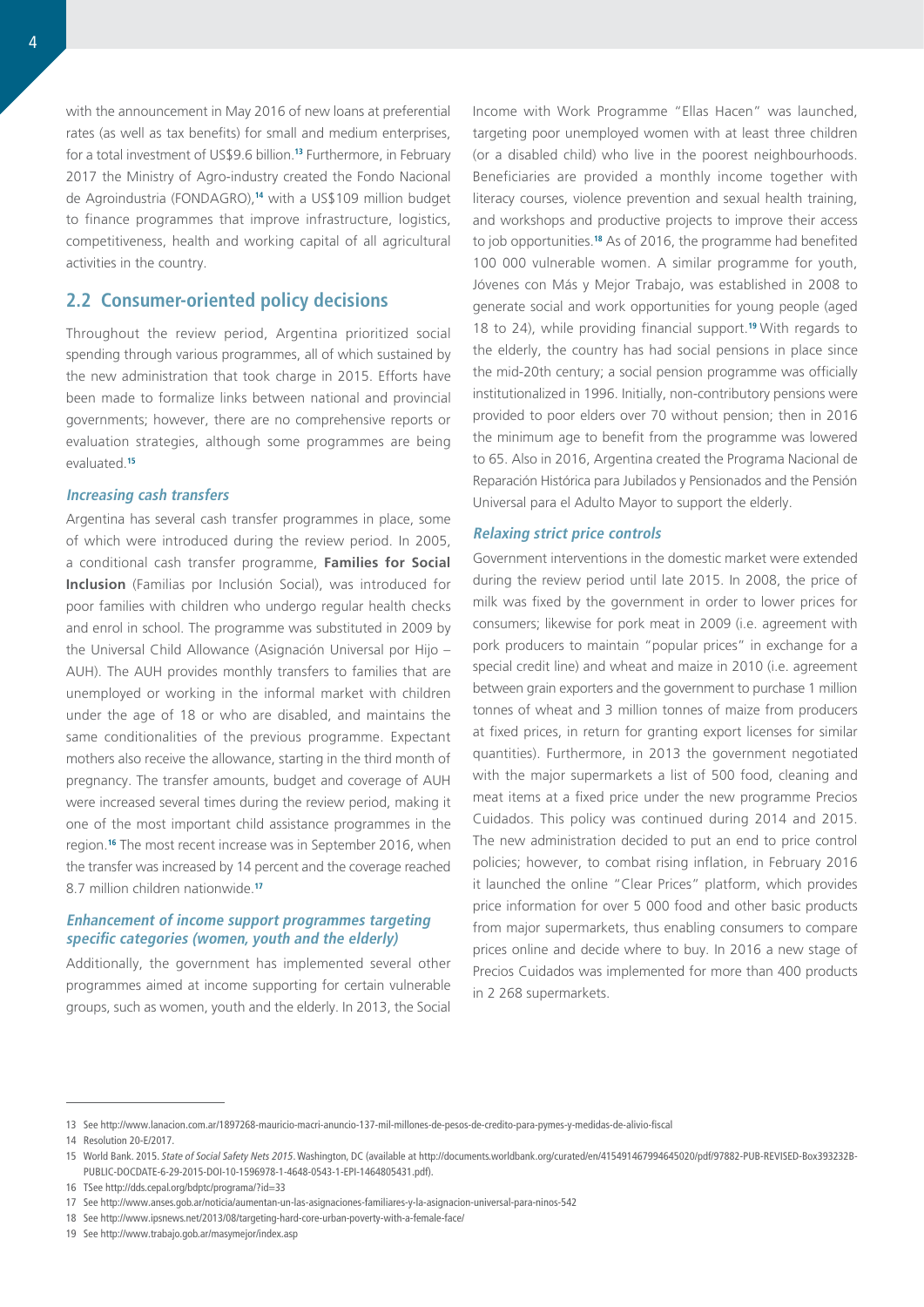## **2.3 Trade-oriented and macroeconomic policy decisions**

With the change in the Presidency in 2015, Argentina abandoned the previous trade control system and returned to an agricultural export model. In this way it resumed an active role on the international scene, reinstating several bilateral and multilateral agreements that had been interrupted by the previous government. The country also expressed its intention to join the OECD and to become an observer in the Pacific Alliance.

#### **Liberalizing exports through abolition of the export permit system**

As reported above, from 2003 to 2015 the government made guaranteeing accessible food for domestic consumers a priority, introducing a series of trade-restrictive policies. In 2007, it established the Registros de Operadores de Exportación (ROEs):



Argentina is a leading cereal producer. However, from 2007 to 2015 the government limited exports for grains and oilseeds through a quota system (Green ROE) authorizing exports only after domestic requirement was satisfied.

i.e. export permits for grains and oilseeds (Green ROE), meat (Red ROE) and milk products (White ROE). The implementation of ROEs involved the creation of a quota system, through which the government authorized a volume of exports only after domestic supply exceeded the annual domestic requirement, plus 20 percent retained as reserves. Given the unpredictability of these quotas and the absence of previous consultations, such measures were opposed by national producers, causing the so-called conflicto con el campo in 2008.**<sup>20</sup>** In December 2015, the new government reversed the policy and eliminated the export permits (for grains and oilseeds – meat and milk are still pending a decision), returning to the previous system of affidavit.**<sup>21</sup>**

#### **Eliminating export taxes**

Along the same lines, in December 2015 the new government eliminated export taxes on all agricultural products (maize, wheat, other grains, meat products, fruits and vegetables, among others) that had been introduced by the previous administration – except for soybean and its by-products, for which taxes were reduced by 5 percent. The objective was to encourage domestic production and to make Argentine agricultural commodities more competitive in domestic and international markets. Export taxes had been raised in November 2007 ostensibly to stabilize internal prices, but national producers challenged the measure because it contradicted the MERCOSUR principle of free trade among members.**<sup>22</sup>** Furthermore, analyses showed that these price controls contributed to rising inflation.**<sup>23</sup>**

### **Easing import procedures and promoting quality standards for exports**

To facilitate foreign trade and promote competitiveness, in December 2015 Argentina launched the Comprehensive Import Monitoring System (SIMI), which eliminated the Advance Import Affidavits (DJAI) non-automatic import licence system introduced in 2012. With the new system the statements must be done within a ten-day period, with a validity of 180 days from the date of approval. In addition, the government is working on improving sanitation and quality standards of food products to facilitate exports, for example through the Argentine Milk Quality Programme (Programa Argentino de Calidad de Leche), launched in November 2016 to improve the competitiveness of dairy farmers as well as the capacity of dairy farmers and veterinarians, through a national public-private partnership.**<sup>24</sup>**

<sup>20</sup> See [http://www.ieco.clarin.com/ROE-Eliminacion-Macri-Moreno-ONCCA\\_0\\_1490250988.html](http://www.ieco.clarin.com/ROE-Eliminacion-Macri-Moreno-ONCCA_0_1490250988.html)

<sup>21</sup> United States Department of Agriculture. 2016. Argentina, Grain and Feed Annual. GAIN Report (available at [http://gain.fas.usda.gov/Recent%20GAIN%20Publications/Grain%20and%20](http://gain.fas.usda.gov/Recent%20GAIN%20Publications/Grain%20and%20Feed%20Annual_Buenos%20Aires_Argentina_4-1-2016.pdf) [Feed%20Annual\\_Buenos%20Aires\\_Argentina\\_4-1-2016.pdf](http://gain.fas.usda.gov/Recent%20GAIN%20Publications/Grain%20and%20Feed%20Annual_Buenos%20Aires_Argentina_4-1-2016.pdf)).

<sup>22</sup> Argentina, Brazil, Uruguay and Paraguay have been members of MERCOSUR since its inception in 1994. Venezuela also joined the bloc in 2012. The trading bloc is a customs union, with free trade and movement among its members, and a common external tariff for non-members. More information available at <http://www.fao.org/docrep/019/i3514e/i3514e.pdf>

<sup>23</sup> [http://www.economist.com/news/americas/21597020-will-countrys-statisticians-now-be-allowed-do-their-work-pricing-power](http://www.economist.com/news/americas/21597020-will-countrys-statisticians-now-be-allowed-do-their-work-pricing-power.)

<sup>24</sup> [http://www.agroindustria.gob.ar/sitio/areas/prensa/index.php?accion=noticia&id\\_info=161104151708](http://www.agroindustria.gob.ar/sitio/areas/prensa/index.php?accion=noticia&id_info=161104151708)